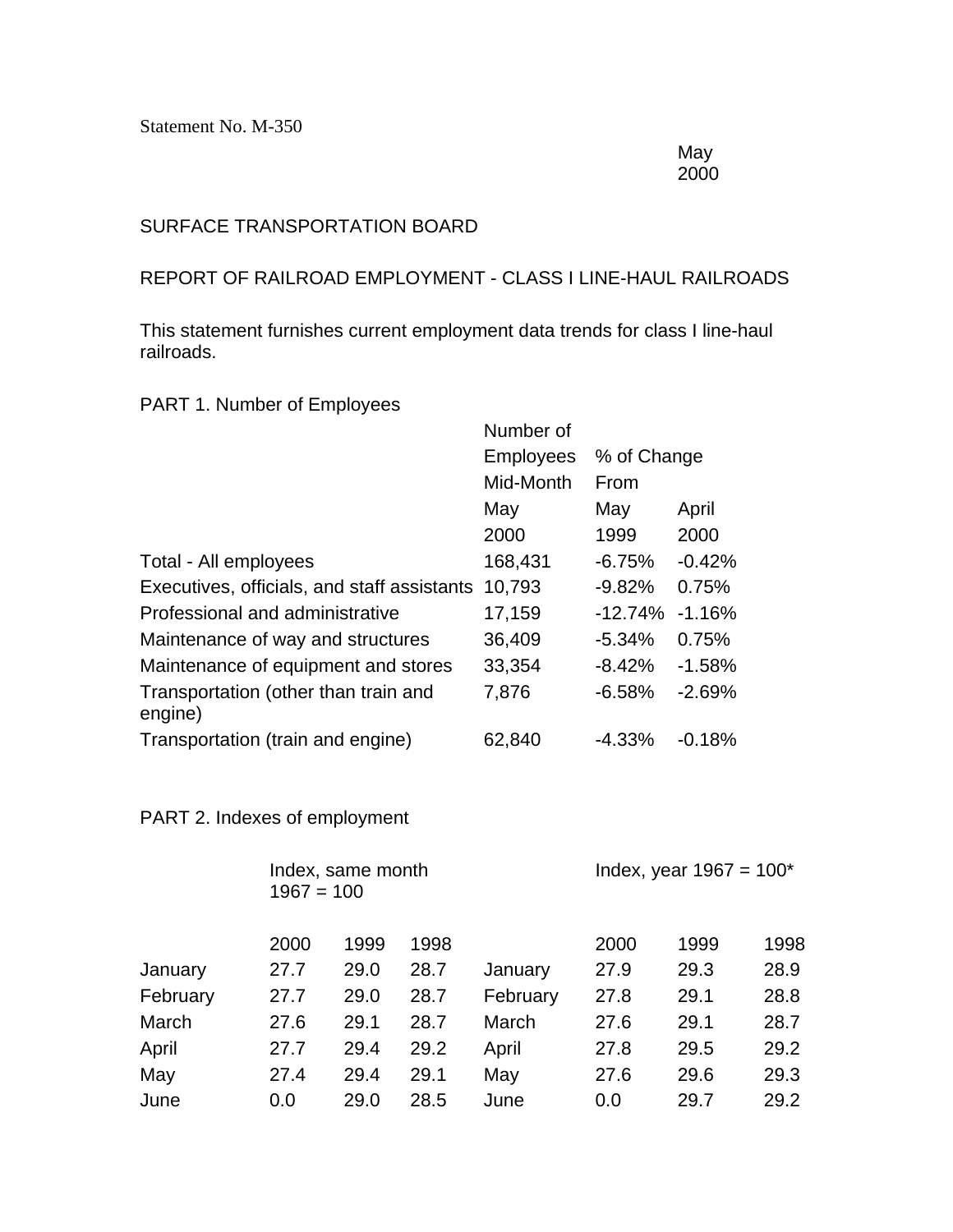| July      | 0.0 | 29.2 | 28.5 | July      | 0.0 | 29.9 | 29.2 |
|-----------|-----|------|------|-----------|-----|------|------|
| August    | 0.0 | 29.4 | 28.8 | August    | 0.0 | 29.9 | 29.2 |
| September | 0.0 | 30.3 | 29.4 | September | 0.0 | 30.1 | 29.3 |
| October   | 0.0 | 30.6 | 30.0 | October   | 0.0 | 30.0 | 29.4 |
| November  | 0.0 | 30.3 | 30.1 | November  | 0.0 | 29.6 | 29.3 |
| December  | 0.0 | 30.5 | 30.2 | December  | 0.0 | 29.5 | 29.3 |

\* Average of 12 months,  $1967 =$ 100

Source: Monthly Report of Number of Employees of Class I Railroads.

| <b>CARRIER</b><br>May 2000 |        | L100   | L 200  | L 300  | L 400        | L500               | L600     | <b>TOTAL</b> |
|----------------------------|--------|--------|--------|--------|--------------|--------------------|----------|--------------|
| <b>BNSF</b>                | 130500 | 2,232  | 4,301  | 9,963  | 8,441        | 1,636              | 13,421   | 39,994       |
| <b>CSX</b>                 | 121500 | 1,213  | 4,395  | 6,711  | 6,148        | 1,998              | 13,588   | 34,053       |
| <b>GTW</b>                 | 114900 | 108    | 206    | 426    | 272          | 109                | 642      | 1,763        |
| IC                         | 124100 | 189    | 407    | 657    | 570          | 182                | 832      | 2,837        |
| <b>KCS</b>                 | 134500 | 165    | 266    | 464    | 306          | 190                | 1,156    | 2,547        |
| <b>NS</b>                  | 117100 | 1,810  | 3,660  | 6,659  | 6,074        | 2,103              | 12,762   | 33,068       |
| SOO                        | 137700 | 119    | 413    | 773    | 481          | 196                | 926      | 2,908        |
| UP                         | 139400 | 4,957  | 3,511  | 10,756 | 11,062 1,462 |                    | 19,513   | 51,261       |
| <b>TOTAL</b>               |        | 10,793 | 17,159 | 36,409 | 33,354 7,876 |                    | 62,840   | 168,431      |
| <b>NRPC</b>                | 103000 | 1,650  | 5,408  | 3,750  | 6,723        | 3,882              | 4,092    | 25,505       |
|                            |        | May    | May    | April  |              | % Change           |          |              |
|                            |        | 2000   | 1999   | 2000   |              | Year               | Month    |              |
| L 100                      |        | 10,793 | 11,968 | 10,713 |              | $-9.82%$           | 0.75%    |              |
| L200                       |        | 17,159 | 19,664 | 17,361 |              | $-12.74\% -1.16\%$ |          |              |
| L 300                      |        | 36,409 | 38,463 | 36,139 |              | $-5.34%$           | 0.75%    |              |
| L 400                      |        | 33,354 | 36,421 | 33,889 |              | $-8.42%$           | $-1.58%$ |              |
| L500                       |        | 7,876  | 8,431  | 8,094  |              | $-6.58%$           | $-2.69%$ |              |